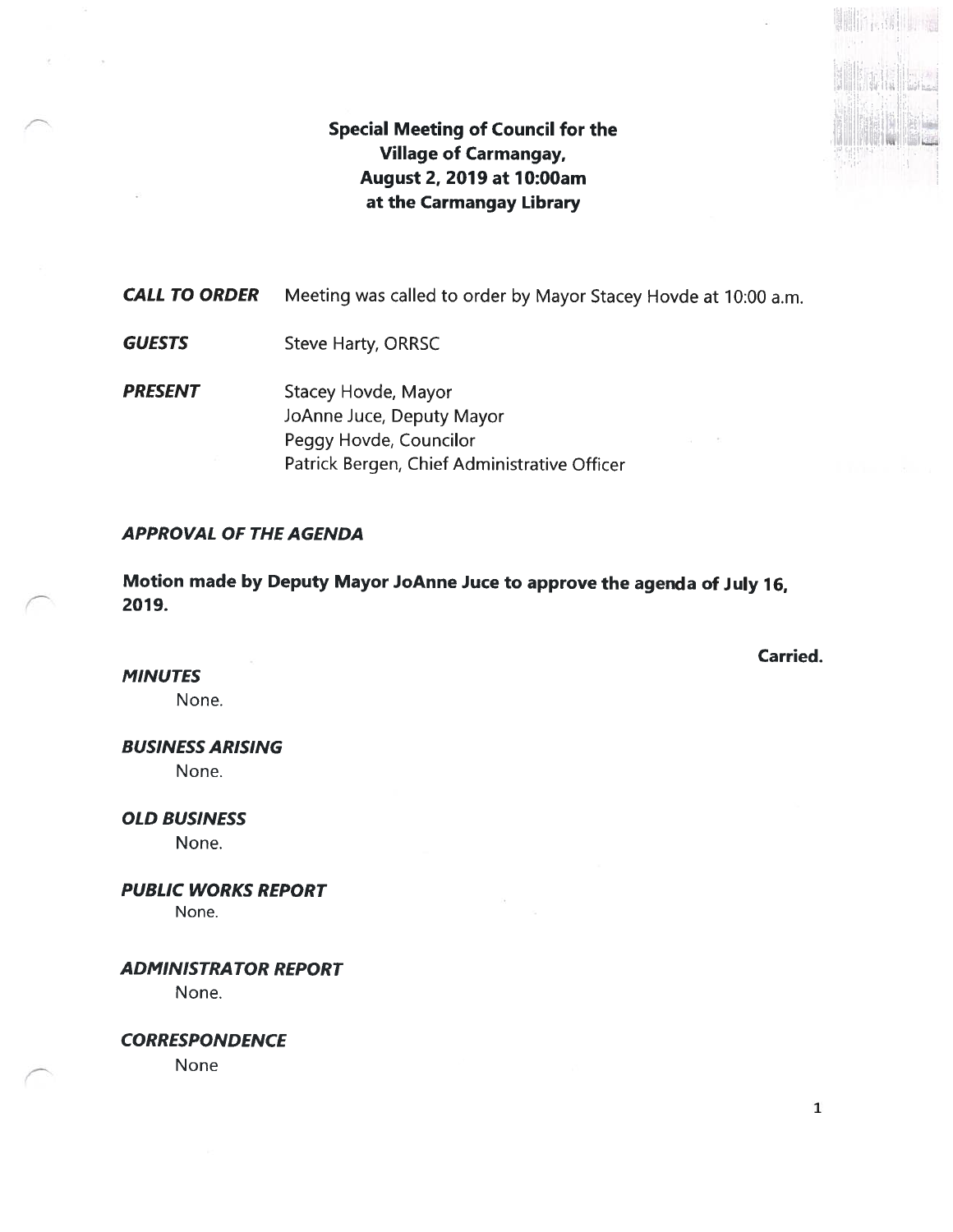### FINANCIAL REPORT

None

## NEW BUSINESS

a) Motion made by Councillor Peggy Hovde at <sup>7</sup> 0:08 am to open the Public Hearing for Bylaw 788, <sup>a</sup> bylaw to redesignate Village of Carmangay owned lands legally known as Lot 7, Block 4, Plan <sup>0370242</sup> (located on Pacific Avenue at west end of Elmore St.) from "Railway — Ry" to "Public — P"

Carried.

Administration received <sup>8</sup> letters from residents as well as <sup>1</sup> letter from CP Rail generally indicating they were opposed to the rezoning. The letters are all part of the agenda package that is available on the Village website.

Residents or property owners speaking in favour of the rezoning: <sup>0</sup>

Residents or property owners speaking against the rezoning:

- •Beryl Burke of 428 Whitney Street
- Laurie Lyckman of <sup>209</sup> Armstrong or <sup>211</sup> Armstrong Street
- Barry McFarland of 129 Alta Vista Boulevard
- •Sheila Smidt of <sup>409</sup> Armstrong Street

The audio recording of the entire meeting is on the Village website.

Motion made by Deputy Mayor Joanne Juce at 10:23 am to close the Public Hearing for Bylaw 788, <sup>a</sup> bylaw to redesignate Village of Carmangay owned lands legally known as Lot 1, Block 4, Plan <sup>0310242</sup> (located on Pacific Avenue at west end of Elmore St.) from "Railway — Ry" to "Public — P"

Carried.

b) Motion made by Mayor Stacey Hovde to approve 2nd reading of Bylaw 788, <sup>a</sup> bylaw to redesignate Village of Carmangay owned lands legally known as Lot 1, Block 4, Plan 0310242 (located on Pacific Avenue at west end of Elmore St.) from "Railway — Ry" to "Public — P"

Carried.

Motion made by Deputy Mayor Joanne Juce to approve 3rd reading of Bylaw 788, <sup>a</sup> bylaw to redesignate Village of Carmangay owned lands legally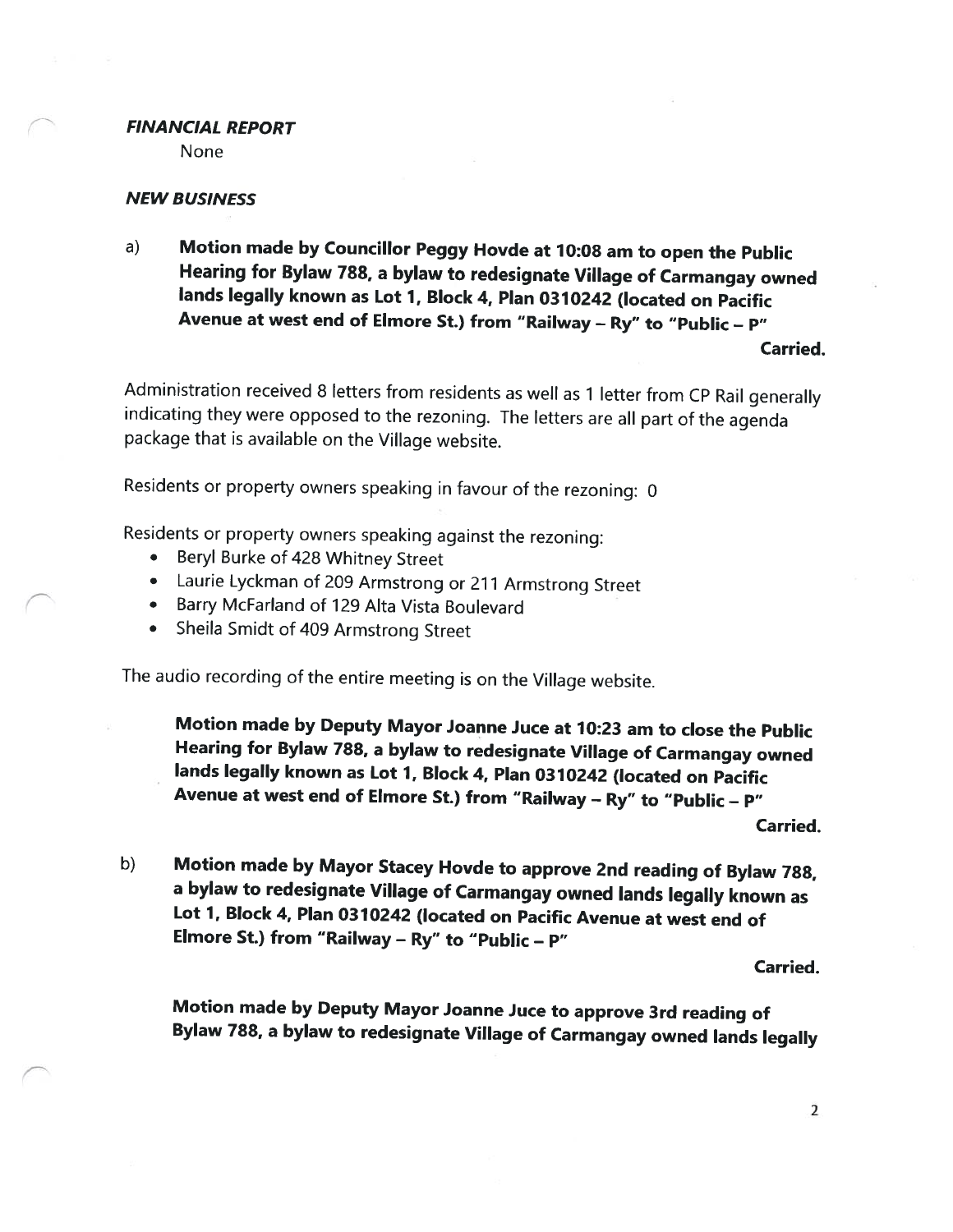known as Lot 1, Block 4, Plan <sup>0310242</sup> (located on Pacific Avenue at west end of Elmore St.) from "Railway — Ry" to "Public — P"

Carried.

c) Motion made by Mayor Stacey Hovde to approve 1st reading of Bylaw 789, <sup>a</sup> bylaw to redesignate Village of Carmangay owned lands legally known as LOT 13, AND LOTS <sup>14</sup> and 15, BLOCK 4, PLAN 570X (located at <sup>516</sup> Grand Avenue) from "Railway — Ry" to "Public — P" and schedule <sup>a</sup> public hearing for the September 17, <sup>2019</sup> meeting of Council.

Carried.

d) Motion made by Mayor Stacey Hovde to approve 1<sup>st</sup> reading of Bylaw 790, a bylaw of the Village of Carmangay in the Province of Alberta, to amend Bylaw No. <sup>742</sup> being the municipal Land Use Bylaw. WHEREAS the Village Council is in receipt of <sup>a</sup> request to redesignate the following land described as:

That portion of undeveloped lane that lies between Lots <sup>74</sup> and <sup>15</sup> inclusive, Block 4, Plan 570X and Lot 17, Block 4, Plan 570X, Located in the Village of Carmangay to "Public — P", and schedule <sup>a</sup> public hearing for the September 77, <sup>2019</sup> meeting of Council.

Carried.

e) Council and Steve Harty from ORRSC reviewed the draft MDP <sup>p</sup>lan.

### REPORTS

None.

### ADJOURNMENT

# Motion made by Councilor Peggy Hovde to adjourn the meeting at 11:25pm.

Carried.

Next Regular Council meeting — August 20, <sup>2019</sup> at 6:30 p.m. at the Carmangay Library.

3